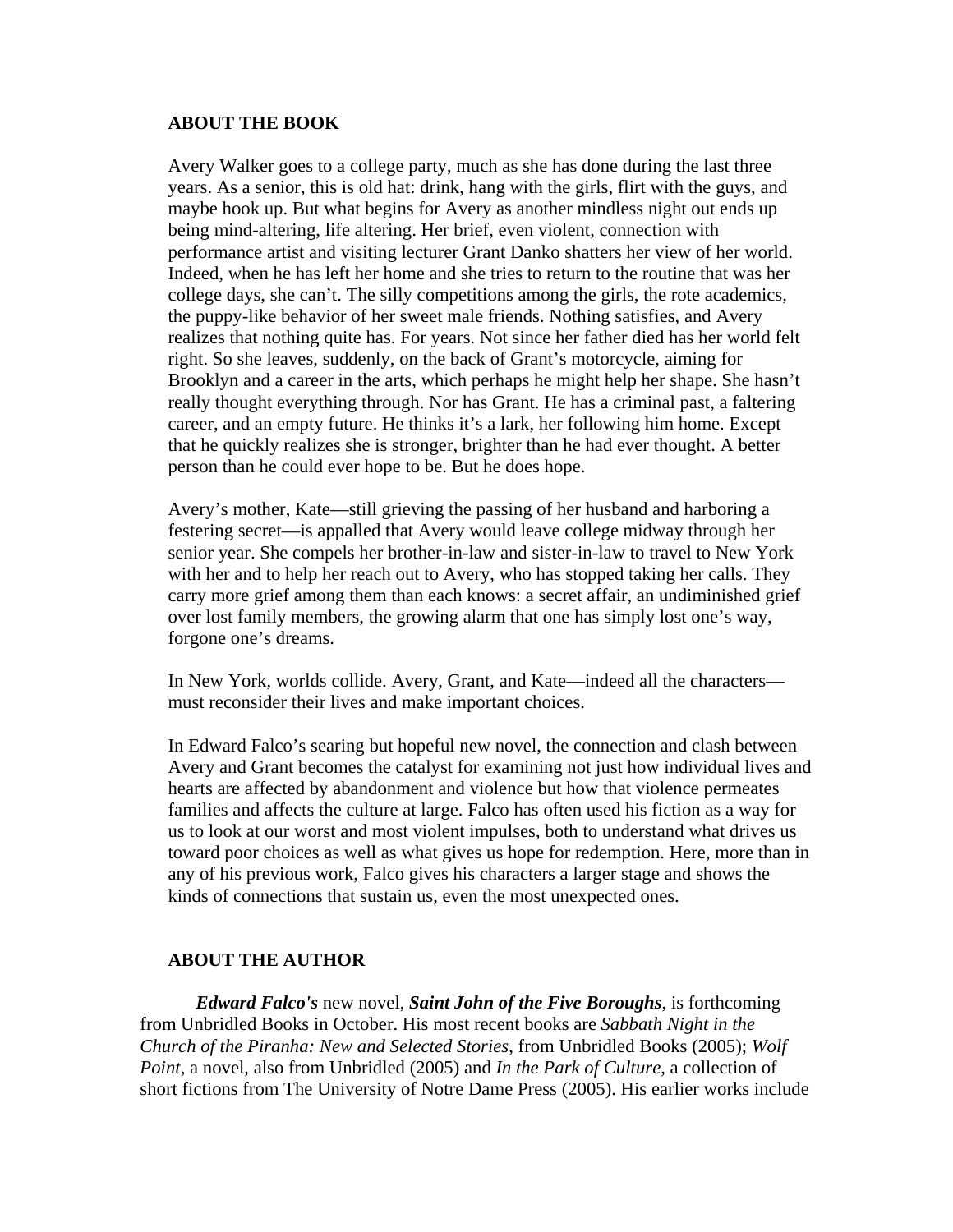the novel *Winter in Florida* (Soho, 1990), the hypertext novel, *A Dream with Demons* (Eastgate Systems, 1997), the hypertext poetry collection, *Sea Island* (Eastgate Systems, 1995), and a chapbook of prose poem, *Concert in the Park of Culture* (Tamarack, 1985), as well as two collections of short stories: *Acid* (Notre Dame, 1996) and *Plato at Scratch Daniel's & Other Stories* (University of Arkansas Press, 1990).

*Acid* won the 1995 Richard Sullivan Prize from the University of Notre Dame, and was a finalist for *The Patterson Prize*. He has won a number of other prizes and awards for his writing, including a 2008 NEA Fellowship in fiction, a 2009 Virginia Commission for the Arts Fellowship in playwriting, the Emily Clark Balch Prize for Short Fiction from *The Virginia Quarterly Review*, The Robert Penn Warren Prize in Poetry from *The Southern Review*, The Mishima Prize for Innovative Fiction from *The Saint Andrews Review*, a Dakin Fellowship from the Sewanee Writers' Conference, two Individual Artist's Fellowships from the Virginia Commission for the Arts, and The Governor's Award for the Screenplay from The Virginia Festival of American Film.

His stories have been published widely in journals, including *The Atlantic Monthly*, *Playboy*, and *TriQuarterly*, *The Missouri Review*, and collected in the Best American Short Stories, the Pushcart Prize, and several anthologies.

An early innovator in the field of digital writing, Falco's literary and experimental hypertexts are taught in universities internationally.

He lives in Blacksburg, Virginia, where he is the director of Virginia Tech's MFA program, and he edits *The New River*, an online journal of digital writing.

#### **AUTHOR INTERVIEW**

*How is this novel different from your previous work?* 

I think *Saint John of the Five Boroughs* is my most ambitious novel. In my short stories, I typically concentrate on a single character at a significant moment in his or her life. My last novel, *Wolf Point*, has four important characters, but it concentrates on only one of them, Tom "T" Walker. In that sense, *Wolf Point* is similar to my short stories. *Saint John*, however, has multiple storylines and several important characters. I feel like I stretched some in *Saint John*, both in terms of style and in the breadth of the story I wanted to tell.

*Much of your writing speaks to the effects of violence on people's lives. Do you feel discussing violence is all the more important now, with our being at war?* 

Approximately 200 million dead in twentieth century wars, and many times that number psychologically crippled or destroyed by the effects of war. And the twenty-first century is not off to a good start. So, yes, war and the effects of war should be a pressing issue for all of us––but in my fiction the issue usually translates into an exploration of characters who perpetrate or suffer acts of violence. In *Saint John* I am, in part, trying to explore the way acts of violence disrupt and distort characters' lives. The first section of the novel is titled "Blasted," and at first that appears to allude to the heavy drinking going on at the start of the story. I hope that some readers, however, will notice that the events described in that section are responsible for blasting the principal characters out of their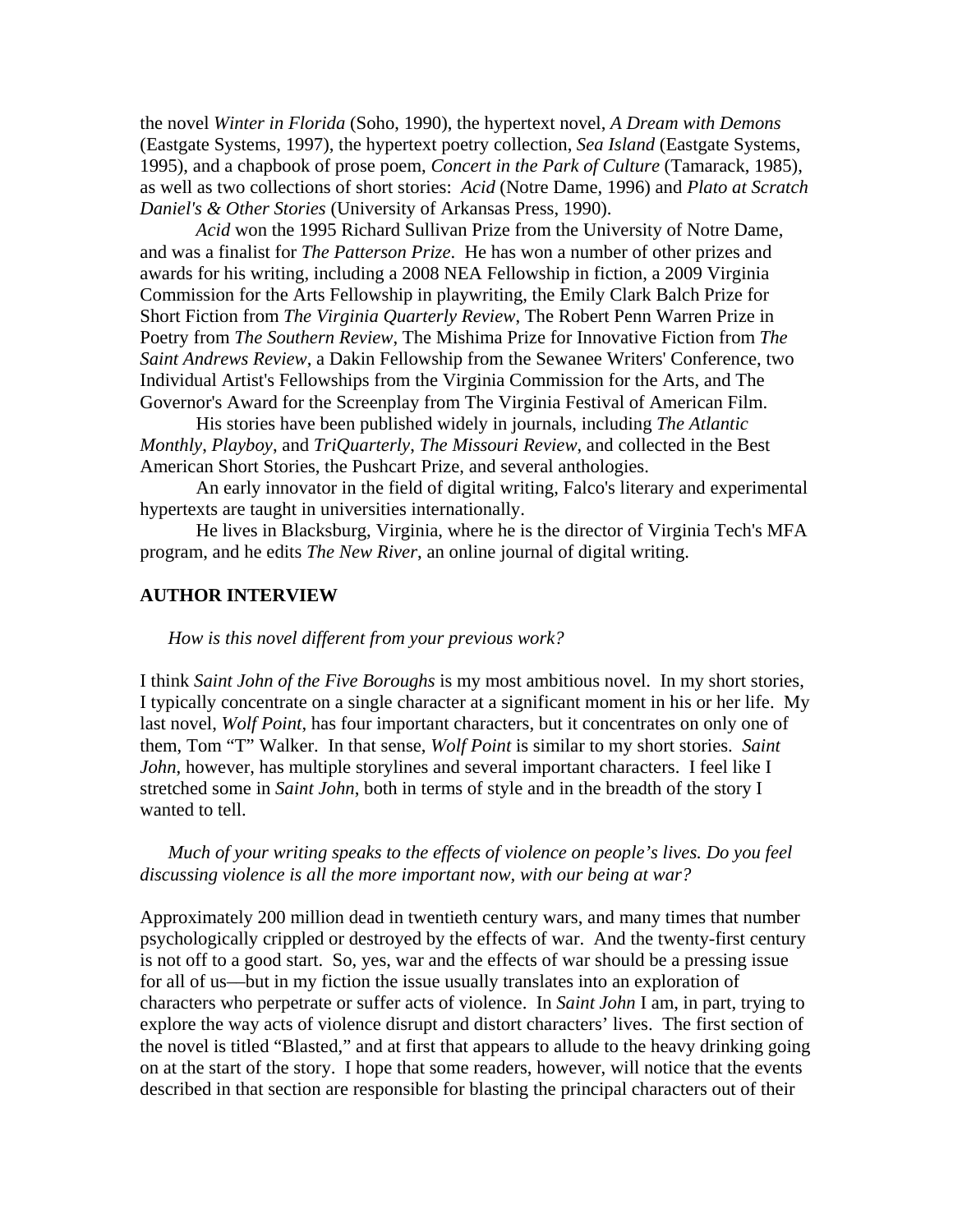ordinary lives. One character's younger brother is killed in Iraq, while another character has a violent sexual encounter that leads to a public humiliation. The novel follows these characters as the trajectories of their lives are warped by the effects of that violence. The title character, Grant Danko, aka Saint John of the Five Boroughs, had the trajectory of his life seemingly inalterably warped many years earlier, as the result of a single, deadly act of violence. I hope that the story suggests connections between violence on the personal level and violence on the state-sanctioned level. I also hope the choices made by Grant Danko might suggest something about the possible choices everyone faces in a world where violence, personal and societal, is endemic.

#### *Do you consider this a New York novel? How important is place to your prose?*

The novel is largely set in Brooklyn, New York––but it's certainly not *about* Brooklyn or New York, and so I would say, no, it's not a New York novel. I need a solid sense of place when writing, because I need a vividly imagined world for my characters to inhabit. Beyond that, setting has subtle influences on every other aspect of a story, from character to plot and theme. In *Saint John*, the highly competitive world of the arts in New York City overlaps with the world of organized crime in the person of Grant Danko, who sees himself as an artist while he earns a living as part of a criminal enterprise. At the very least, in the case of Grant Danko, the story suggests that being a criminal has the potential of getting in the way of being an artist. More subtly (at least a little more subtly) it suggests that allying yourself with violent enterprises just might thwart your chances as an artist.

## *Do you consider your work at all political? Is this book a cultural critique and if so what change do you hope to effect?*

I think all writing is political. The form a writer chooses, the aesthetics adopted, the subject matter explored––all of that has political implications. I do not consider myself a didactic or polemical writer. I have no interest in teaching anyone a lesson or convincing anyone of anything. I try in all my writing to explore subjects that are important to me on several levels, one level of which is the larger, seemingly exterior world of politics and culture. I am especially interested in how what happens in the personal lives of individuals reflects and influences the larger culture, and how what happens in the larger culture reflects and influences the interior lives of individuals.

### *The artist's life, as depicted in your novel, is not attractive and certainly not glamorous. Do you think the art world—and the larger world of artists and performers is in fact nasty? What about the literary and publishing world?*

I love the artist's life, if by that we mean a life that revolves around making art and being part of a community of artists. I'm not so crazy about the competitiveness and jealousy that is a part of the business of art, with its commodification and merchandising, its hype and hoopla. I think Mei Mei, the most superficially successful of the artists in *Saint John*, is self-centered, mean-spirited, jealous, and heartlessly competitive—and all of those unfortunate traits can be linked to a spirit that fully embraces the business of art.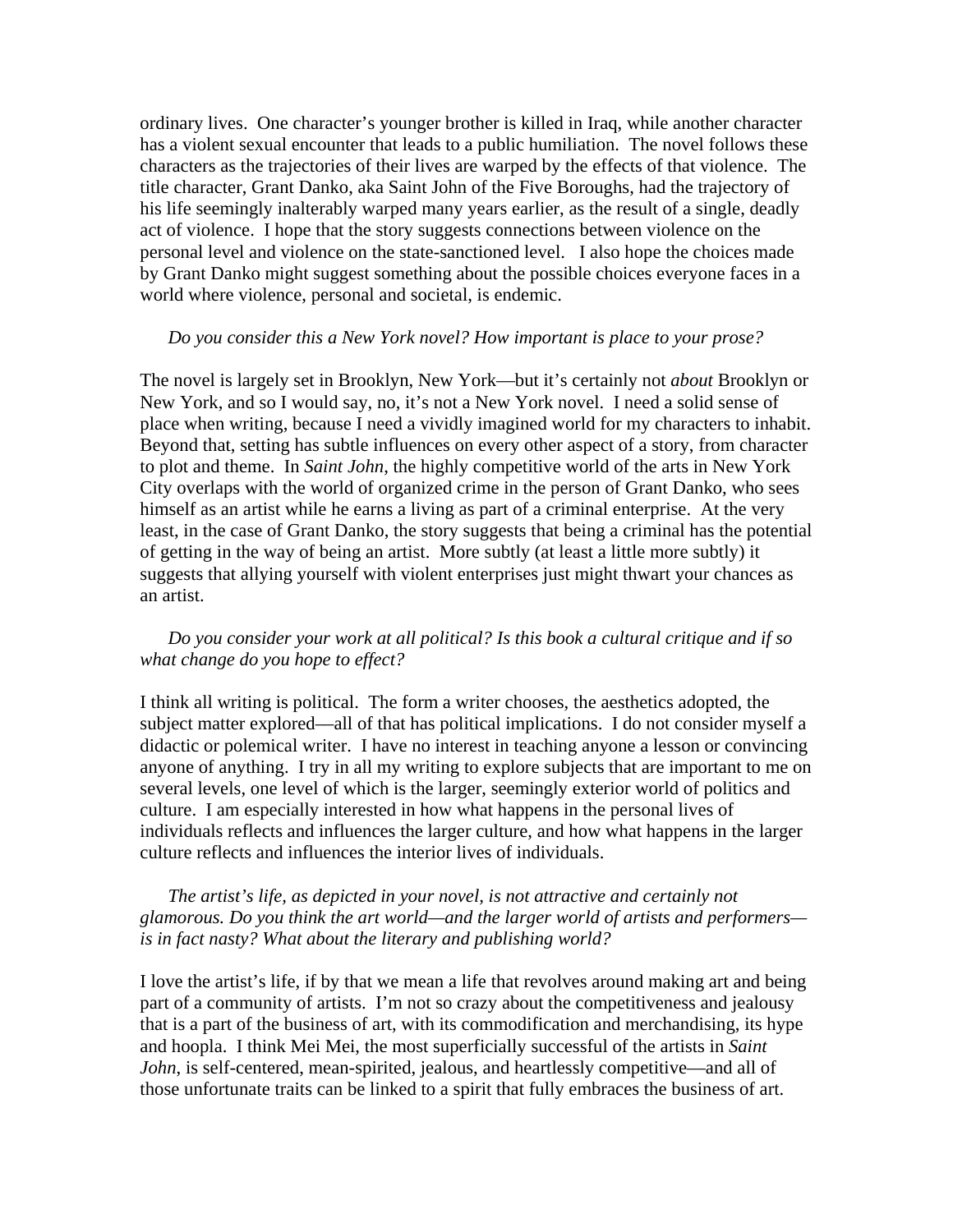## *Do you consider this a dark love story?*

The relationship between Grant and Avery starts out as something disturbing and certainly dark, before it settles into a turbulent connection that's full of deception and, as I see it, a mutual superficiality. They are both using each other and neither of them is in the least committed to each other or to the relationship. Grant never expected Avery to stay with him for more than a few weeks, and Avery goes to Brooklyn with him primarily because she can't stand to go back to her old life. By the end of the story, though, the relationship seems to have changed once again, into something that perhaps has potential- -and the cause of that, I think, is the choice Grant makes that alters his life. By the end of the novel, Grant is for the first time being honest with Avery, and perhaps himself, and that, as I see it, is why there's potential in the relationship.

#### *This book is laced with betrayals. Do you see betrayals as a kind of violence, or a precursor to violence?*

How do we know what to do, what guides us, what's at work in the decisions we make (instantaneous decisions, for example, like picking up a nearby gun when threatened, or like responding sexually to a woman who happens to be your sister-in-law), why do we do the things we do? These are some of the big questions that were in my mind throughout the writing of *Saint John*. Early in the novel, Grant asks Avery what she believes, and she can't come up with an answer. Late in the novel, Avery asks Grant the same question, and he answers "nothing." I think of the betrayals in *Saint John* as symptomatic of a much deeper confusion.

## *Grant Danko's character first made a minor appearance in one of your short stories. What about this character made you want to revisit him?*

Saint John of the Five Boroughs turns up briefly in "Acid" as a performance artist who, we're told, uses a bible and a crucifix in his act. Among the few things we know about him in that short story is that he dumped his girlfriend when she started talking about marriage. I suppose I found him interesting and worth exploring, and I'm pretty sure the superficial picture of a cad in religious garb is what interested me.

#### *What's next?*

I'm finishing up a new collection of short stories called *Burning Man*, and working with the local theater community on a production of *The Center*, a new play. In time, most likely, I'll start on another novel.

## **QUESTIONS FOR DISCUSSION**

- 1. Whose story is this?
- 2. Is this a love story?